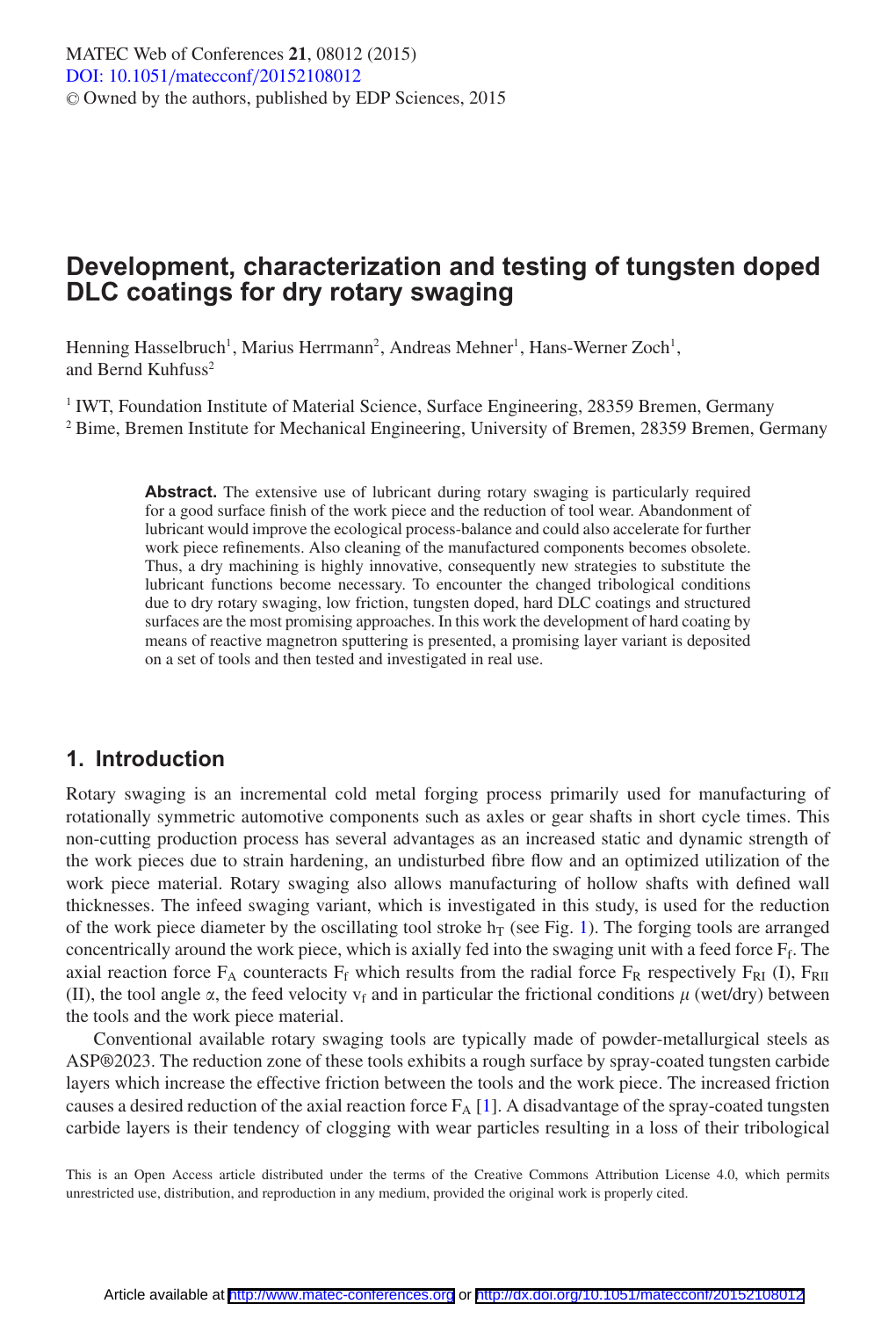#### MATEC Web of Conferences

<span id="page-1-0"></span>

Figure 1. Cross sectional view and nomenclature of the infeed rotary swaging process.

effectiveness. The related decrease of the surface quality of the work pieces can only be avoided by an extensive lubrication due to a hydrodynamic separation of tools and work piece.

Dry processing increases the thermo-mechanical stresses on the work piece and the tool. High process forces, contact pressures and high frictional shear stresses generate new surface areas on the work pieces which are free of protective oxide layers [\[2](#page-6-1)], leading to a significant increase of the abrasive and adhesive tool wear and a decrease of the work piece surface quality. Thus, dry rotary swaging with comparable robustness and work piece quality to the conventional lubricated process requires new strategies to substitute the versatile functions of the lubricant in rotary swaging. Two strategies to substitute the tribological functions of the lubricants were studied: Structuring and coating of the tool surfaces. Structuring of the tool surfaces in the reduction zone has a positive effect on the frictional behaviour as shown before [\[3\]](#page-6-2) and will accelerate the discharge of wear particles from the forming contact area. The deposition of hard coatings on the total forming zone reduces the formation of wear particles due to adhesion and abrasion and will also protect the structured tools surfaces.

For lubricant free process conditions, hard coatings with low coefficients of friction show promising wear characteristics such as DLC (diamond like carbon) coatings [\[4\]](#page-6-3). DLC is the only coating material that can provide both high hardness and low friction. Because of their exceptional mechanical and tribological properties, these coatings are now used in a wide range of engineering applications to control friction and wear [\[5\]](#page-6-4). Very low coefficients of friction were achieved for DLC coatings with increased hydrogen content, a-C:H coatings (amorphous hydrogenated carbon), which have been studied by Erdemir et al. [\[6](#page-6-5)]. Friction is mainly controlled by abrasion, adhesion and shearing. The abrasive part of friction is due to plowing or scratching of surfaces by asperities or debris. The adhesive part of friction results from the formation of micro-junctions between the sliding counterfaces. Shearing results from plastic flow of interfacial materials (tribofilms) forming under sliding conditions [\[7](#page-6-6)]. Abrasive phenomena on a-C:H surfaces do not occur under most tribological contacts, because of their high hardness. Furthermore, a-C:H films show low tendency to adhesion against aluminium due to the saturation of carbon bonds by hydrogen or OH groups on the surface [\[2,](#page-6-1) [8](#page-6-7)]. The combination of extreme mechanical properties with weak surface interactions accounts for the low friction and high wear resistance of a-C:H films which therefore are seen to be the most promising variants [\[9](#page-6-8)]. A disadvantage is that a-C:H coatings show low bearing strength and overload protection [\[2,](#page-6-1) [10\]](#page-6-9). Consequently, the protection of the structured tool surfaces could be adversely affected due to the high dynamical loads.

In order to meet this challenge graded  $Cr/CrN<sub>x</sub>/a-C:H:W$  coating systems were deposited on X153CrMoV12 (WKN 1.2379) tool steel substrates by reactive magnetron sputtering. The variants are shown in Fig. 2(a) and (b). Hard  $Cr/CrN<sub>x</sub>$ -layers are used as adhesion promoter between substrate and the upper layers. A tungsten doped a-C:H interlayer (a-C:H:W) is used as an mediator between the adhesion and the top layer to further improve the fracture toughness [\[11](#page-6-10), [12\]](#page-6-11). Both variants were tribologically analyzed, wherein the influence on mechanical properties of the deposition parameters was investigated for the Cr/CrN<sub>x</sub>/a-C:H:W layer system. From these studies, a promising layer variant was selected and tools for dry rotary swaging are coated and tested in real use.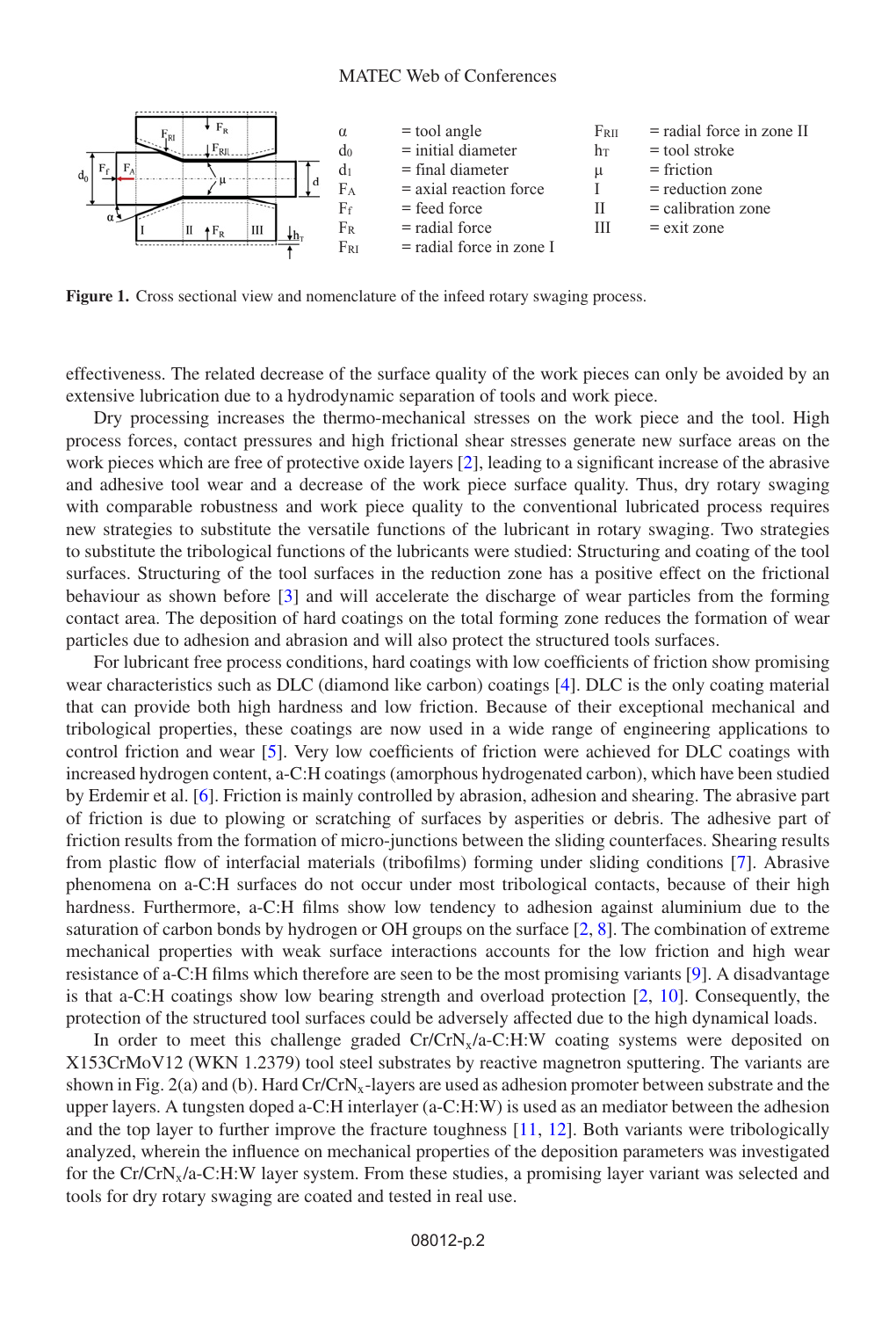

**Figure 2.** Investigated multilayer systems: a) Cr/CrN<sub>x</sub>/a-C:H:W; b) Cr/CrN<sub>x</sub>/a-C:H:W/a-C:H and c) selected target configuration for the depositing experiments.

## **2. Experimental procedures**

The PVD coating experiments were carried out using an industrial CemeCon magnetron sputtering system CC800/9 SinOx. For the PVD deposition of both variants, the system was equipped with one tungsten-carbide-, one chromium and two graphite-targets (Fig. [1\(](#page-1-0)c)). As substrates X153CrMoV12 (WKN 1.2379) hardened steel discs ( $62\pm2$  HRC) were used. The discs were polished to an average surface roughness of  $Sa = ∼ 4$  nm and then cleaned in an Amsonic ECS40 ultrasonic cleaning system. The PVD process consists of three phases: heating, substrate etching and the coating process. The vacuum chamber was heated with a power of 15 kW for 1000 s to eliminate contaminations. For cleaning and activating of the substrates a plasma etching process for 1500 s at a bias voltage of −650 V under Ar and Kr atmosphere with a standard volume flow of  $Q_{Ar/Kr}^{n} = 50 \text{ cm}^2/\text{min}$  was performed. The starting gas pressure was between 1 and 5 mPa for all processes. The power at the Cr- and C-targets was kept constant at  $2 \text{ kW}$  (4,2 Wcm<sup>-2</sup>). The Ar- and Kr gas flow rates were kept constant at 300 cm<sup>2</sup>/min respectively 75 cm<sup>3</sup>/min. The mechanical and tribological coating properties were investigated as a function of PVD deposition parameters as the WC-target power, the bias voltage and the acetylene gas flow  $(C_2H_2)$ .

## **3. Results and discussion**

#### **3.1 Impact of PVD parameters on mechanical and tribological coating properties**

On each specimen five scratch tests and six Rockwell C tests according to DIN EN 1073-3 and VDI 3198 were performed to determine the adhesion strength. Five ball grinding experiments were performed to determine the coating thickness. Figure 3 shows the critical load Lc2 and the adhesion class HF as a function of selected deposition parameters. Lc2 averaged about 40 N and the adhesion class was between HF1 and HF3 for all variants. A reduction of the WC-target power leads to an increase of the adhesion strength. Especially at 0.8 kW a significant increase to 57 N of Lc2 was observed. The reduction of the bias voltage from  $-150$  V to  $-75$  V leads to an increase of the adhesion strength. Variation of the acetylene flow  $Q_{C2H2}^n$  showed no clear correlation. The coating thickness was between 1.9  $\mu$ m and 2.8  $\mu$ m for all variants. While the thickness increased linearly with increasing WC-target power, no significant influence of  $Q_{C2H2}^n$  and bias voltage was observed.

The determination of the indentation hardness  $H_{IT}$  and the elastic indentation modulus  $E_{IT}$  were carried out in accordance to DIN EN ISO 14577.25 indentation tests were performed on each specimen with a maximum penetration force of 10 mN using the micro hardness measurement instrument Fischerscope H100C. Figure [4](#page-3-0) shows that  $H_{IT}$  was between 15 GPa and 20 GPa and  $E_{IT}$  between 150 GPa and 230 GPa depending on the PVD deposition parameters.  $H_{IT}$  decreased when increasing  $P_{\text{WC-Target}}$  from 0.6 kW to 1.2 kW, at 2 kW H<sub>IT</sub> increased to 23 GPa. A slight increase of E<sub>IT</sub> with increasing WC-target power was found.  $H_{IT}$  and  $E_{IT}$  increased with rising bias voltage (Fig. [4b](#page-3-0)) and both decreased with rising acetylene flow  $Q_{C2H2}^n$  (Fig. [4c](#page-3-0)).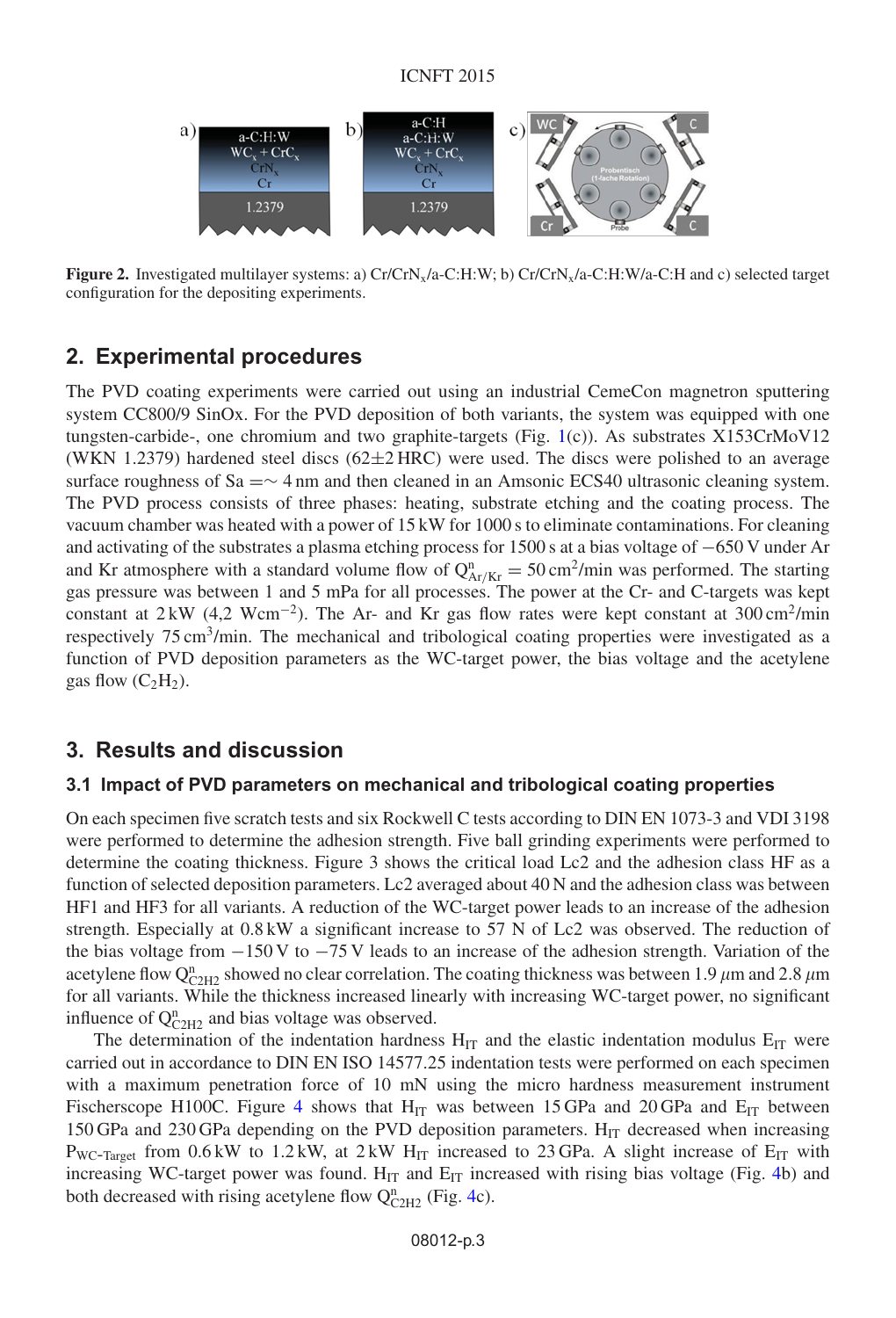

**Figure 3.** Measured critical load Lc2 (scratch test) and adhesion class HF (Rockwell-C test) depending on a) the WC-target power; b) the bias voltage and c) the acetylene gas flow rate.

<span id="page-3-0"></span>

**Figure 4.** Indentation hardness H<sub>IT</sub> and elastic indentation modulus E<sub>IT</sub> (F<sub>max</sub> = 10 mN, 10 s of loading, holding and unloading time) depending on a) the WC-target power; b) the bias voltage and c) the acetylene gas flow rate.

Dry pin-on-disk tribometer tests on uncoated and coated X153CrMoV12 steel disks were carried out against aluminum AlMgSi0.5 (EN-AW 6060) pins using a Wazau TRM 100 tribometer. The wear coefficients of the aluminum were determined by measuring the diameter of the pin wear scars with an optical microscope after three hours of testing at 1 N normal force and a sliding velocity of 0.25 m/s (see Fig.  $5(a)$  $5(a)$ ). To determine the coefficient of friction the normal force was increased to 5 N and the duration was one hour at the same sliding velocity (see Fig. [5\(](#page-4-0)b)). The evaluation of the wear scars shows that both coatings reduce the wear coefficients by at least two orders of magnitude for dry sliding. The tungsten free a-C:H top layer showed a lower wear coefficient (Fig. [5a](#page-4-0)) and a lower mean coefficient of friction of  $\mu_{\text{a-C:H/Al}} = 0.25 \pm 0.05$  compared with the tungsten doped a-C:H:W coating  $\mu_{\text{a-C:H:W/Al}} = 0.43 \pm 0.06$ (Fig. [5b](#page-4-0)). Figure [5c](#page-4-0) shows the wear trenches in the coatings using a Sensofar confocal microscope Plu2300. The width of the a-C:H wear track is smaller by a factor of two compared with the wear track of the a-C:H:W coating (see Fig.  $5(c)$  $5(c)$ ).

#### **3.2 Application test with coated rotary swaging tools**

An application test with coated rotary swaging tools was performed. The recorded tracking error and the surface quality of rotary swaged AlMgSi0.5 tubes (EN-AW 6060) were measured for processing with and without lubricant using three different tools: A a-C:H coated tool (Fig. [6\(](#page-4-1)a)), a plain tool (Fig. [6\(](#page-4-1)b)) and a conventional tool spray-coated with a rough tungsten carbide layer (Fig.  $6(c)$  $6(c)$ ). For all experiments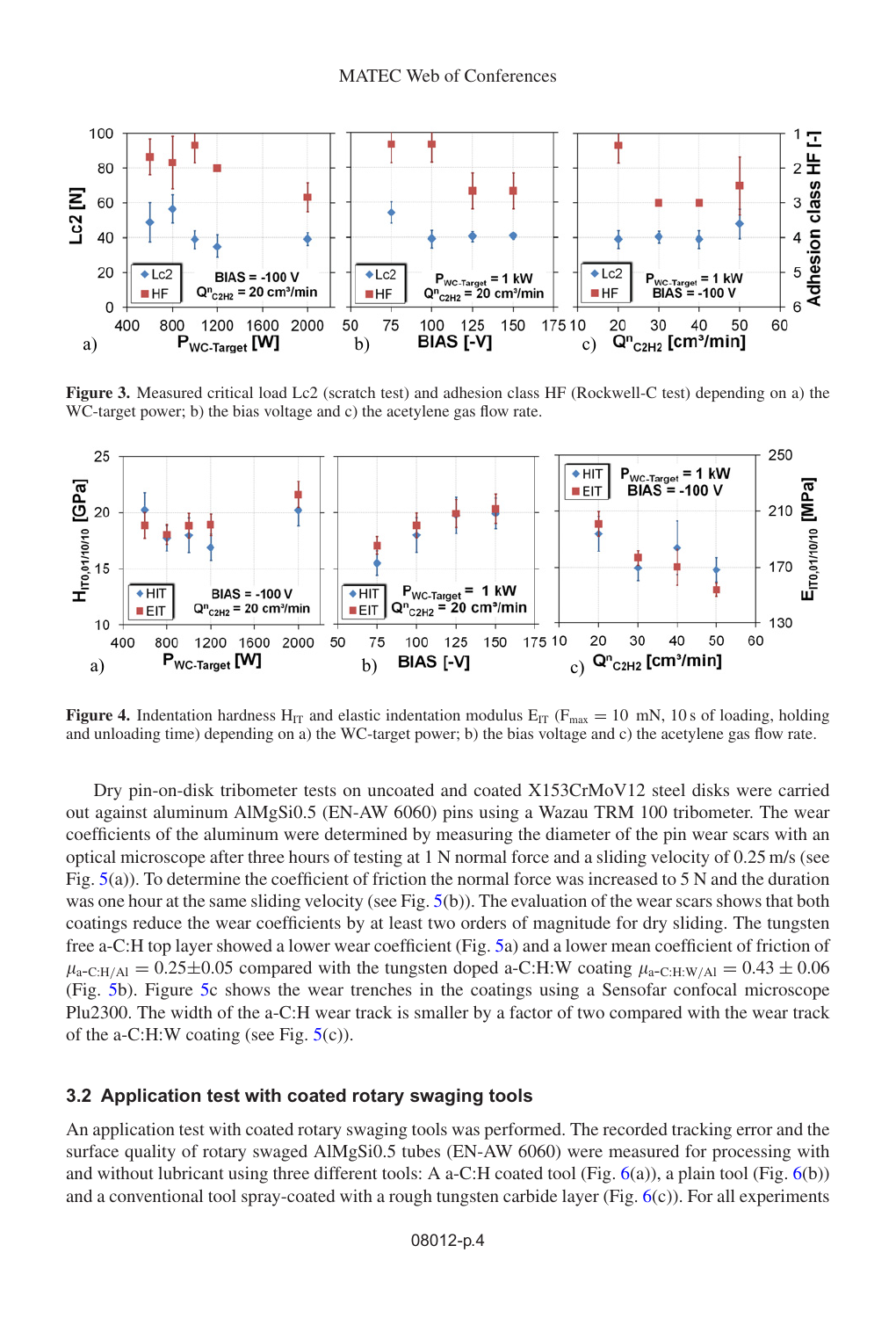<span id="page-4-0"></span>

**Figure 5.** a) Wear coefficient against EN-AW 6060 pins: 1 N, 3 h, 0,25 m/s; b) curve characteristic of a-C:H:W and a-C:H functional layers: 5 N, 1 h, 0,25 m/s and c) images of the wear tracks:  $Cr/CrN_x/a-C:H:W$  at the top and Cr/CrNx/a-C:H:W/a-C:H at the bottom.

<span id="page-4-1"></span>

**Figure 6.** Tools and work pieces after forming a) coated tool; b) plain tool; c) conventional tool (with surface wrinkling of tungsten carbide); d) work pieces of aluminium, formed wet with plain tools (top), formed dry with plain tools (middle) and formed dry with coated tools (down) and e) SEM image of the reduction zone (I) with aluminium adhesion of a coated tool.

the tool geometry was the same (e.g. final diameter  $d_1 = 15$  mm) as well as the process settings with the exception of four different feed velocities. The experiments were executed with a Felss swaging unit HE32. The feeding unit was implemented by a linear direct drive. For rotary swaging without lubricant the tools were cleaned each time before the process was started.

Rotary swaging with lubricant worked with all three tools. But, rotary swaging without lubricant was not practicable with the plain and the conventional tools. The surface quality of the work piece was poor (compare Fig. [6d](#page-4-1)) (top) and Fig. [6d](#page-4-1)) (middle)). A lot of aluminum particles adhere on the tool surface due to cold welding. Whereas the forming with coated tools was feasible with barely cold welding and the surface quality of the work pieces was clearly better (Fig. [6d](#page-4-1)) (down)).

The tracking error of the linear direct drive was measured in order to find stable process conditions. Therefore the mean of the maximal value per stroke was calculated. The tracking error was lower for all feed velocities for rotary swaging without lubricant (see Fig. [7\)](#page-5-0). The increase with increasing velocity is due to the speed-dependent tracking error. The theoretical tracking error is sketch in. For the plain tool rotary swaging without lubricant was only done for one feed velocity and not at all with the conventional tools. The tracking error for the forming with lubricant and coated tools is greatest due to the lowest friction value closely followed by the tracking error of the forming with plain tools. For the forming with the conventional tools with the higher friction value due to the surface wrinkling the tracking error is almost as small as the tracking error for the forming with coated tools and without lubricant.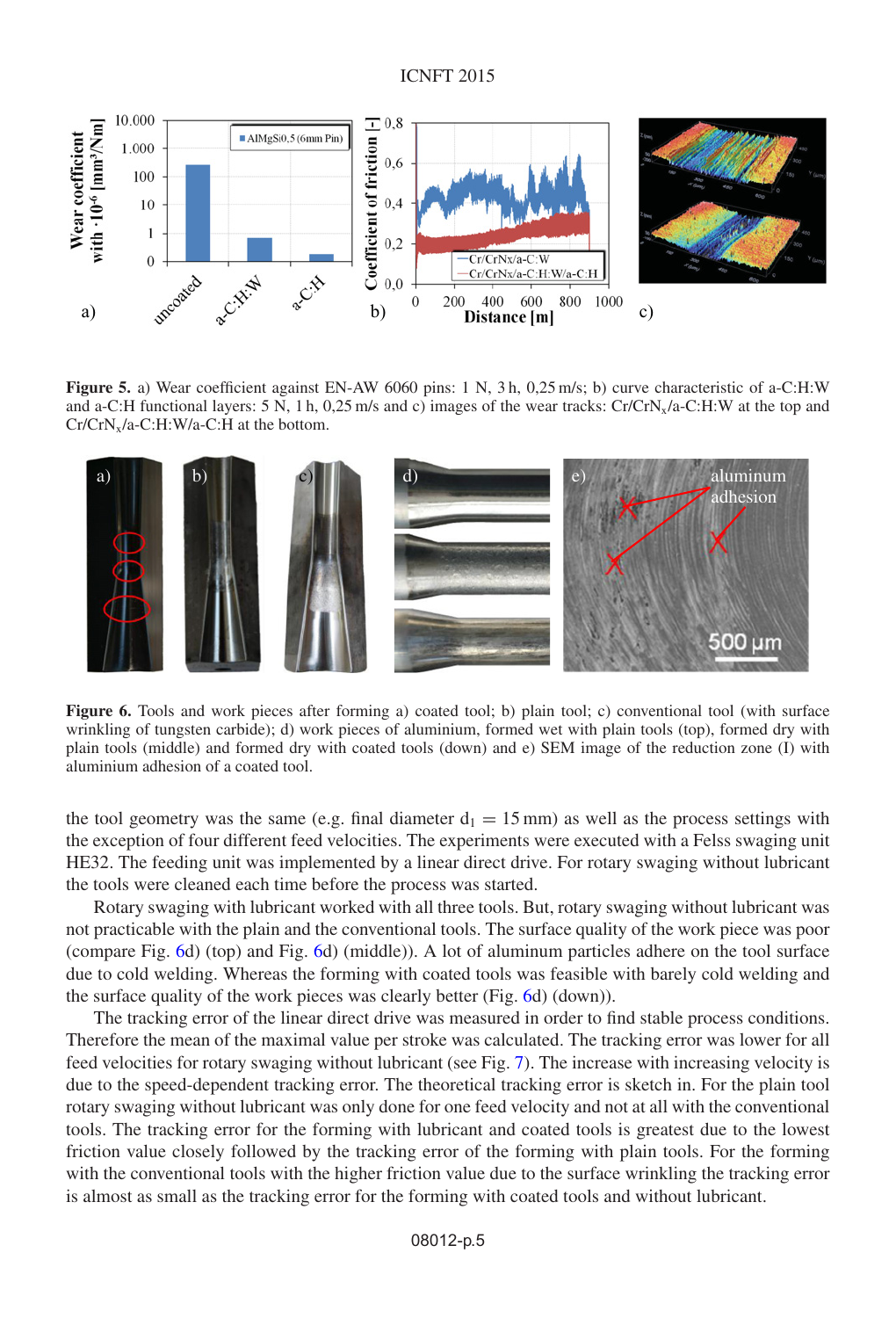<span id="page-5-0"></span>

**Figure 7.** Tracking error for different feed velocities with (wet) and without (dry) lubricant.

After the forming tests, three critical areas on the coated tools were examined by scanning electron microscopy (SEM) (see Fig. [6a](#page-4-1)) red circled areas). In these areas, no coating failure could be observed. However, only small amounts of aluminium adhesion by means of EDX analyzes could be detected. This adhesion primarily occurs along the orientation of the hard-milling grooves (see Fig. [6d](#page-4-1))).

## **4. Conclusion and outlook**

PVD  $Cr/CrN_x/a-C:H:W$  coating experiments on hardened X153CrMoV12 tool steel specimens were carried out by reactive magnetron sputtering. The influence of several PVD process parameters on the mechanical properties of the coatings were investigated in order to find coating systems with optimized tribological properties. Pin-on-disk tests were performed on a-C:H:W and a-C:H variants and compared to uncoated samples in dry sliding contact.

In a first step, the mechanical coating properties were studied in the range of the selected deposition parameters for the Cr/CrN<sub>x</sub>/a-C:H:W variant. Based on the tribological experiments the Cr/CrN<sub>x</sub>/a-C:H:W/a-C:H coating variant shows the slightest sign of wear in dry sliding contact. For a first experimental investigation in real use, tools were coated with the second variant. The PVD coating parameters of this variant were  $P_{WC-Target} = 1 \text{ kW}$ , Bias voltage =  $-100 \text{ V}$  and  $Q_{C2H2}^n = 20 \text{ cm}^2/\text{min}$ , because of promising mechanical properties and adhesion strength.

Wet and dry forming tests were carried out with uncoated and coated tools. No coating failure was observed. Due to the dry experiments, it was demonstrated that coated tools improve the work piece quality. The aim for actual researches is the development of the Cr/CrNx/a-C:H:W/a-C:H coating variant. To further improve the adhesion strength, various tungsten gradings at the CrN- and a-C:Hinterface are currently investigated as well as a duplex treatment by previous nitriding the tool steel. Also the influence of the deposition parameters to the mechanical properties of a-C:H functional layer will be tested. Another important step is the testing of the fatigue properties. For this purpose, impact tests with WC-balls are carried out in order to develop an optimal coating system against sliding and impact wear. These studies are particularly necessary towards an optimal protection when combining with the structuring of the reduction zone. Physical and chemical investigations such as XPS and GDOES analyzes take place on all coating variants for a better understanding of the mechanical properties in correlation to the forming phases and tungsten concentrations. A comparison of the tracking error indicates that the required energy input for coated tools in dry contact is at the same level as using conventional tools with lubricants. Hence, coating of tools provides an important contribution towards dry rotary swaging.

The authors gratefully acknowledge the support by German Research Foundation (DFG) for the subproject "Potential of dry rotary swaging" within the priority program SPP 1676.